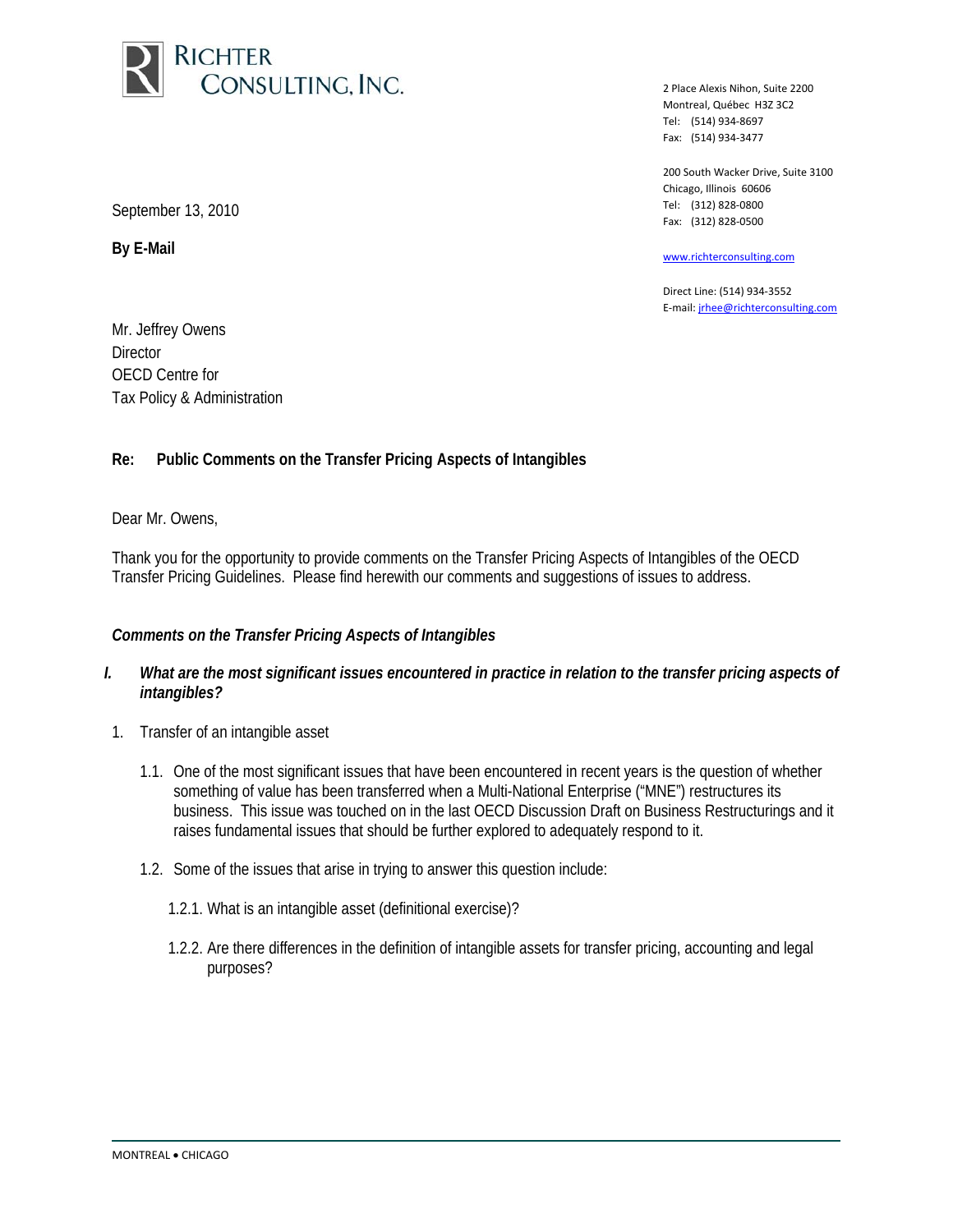

 $\overline{a}$ 

Page 2 September 13, 2010

- 1.2.3. Is there a difference between an intangible asset and a "value driver"1 such that an intangible asset can be transferred while a value driver cannot be transferred separately from the entire business?
- 1.3. When an MNE closes down one location and replaces it with another location in another jurisdiction, has it transferred something of value to the new site?
	- 1.3.1. For instance, assume MNE has a manufacturing facility (Subsidiary A) in Country A which has been in existence for 20 years. Subsidiary A was treated as a contract manufacturer, supplying MNE and other subsidiaries and has consistently earned a net cost plus return for its activities. However, Subsidiary A's facilities are aging, inefficient and the cost of production in Country A has been steadily increasing in the last years. As a result, MNE closes down the manufacturing activities of Subsidiary A and opens a new state of the art facility in Country B. Subsidiary B replaces Subsidiary A as the global supply chain manufacturer under a contract manufacturing arrangement, with a cost plus return.
	- 1.3.2. This example raises a number of questions including the following:
		- 1.3.2.1. Does MNE's termination of the contract manufacturing arrangement result in the transfer of intangible assets away from Subsidiary A to the new manufacturing subsidiary?
		- 1.3.2.2. If so, what are those intangible assets that have been transferred or would it be argued that the whole business, including its goodwill, has been transferred?
		- 1.3.2.3. If something of value has been transferred, how is it valued?
		- 1.3.2.4. Does a captive subsidiary have goodwill?
- 1.4. Another situation in which it may be argued that a transfer of an intangible asset arises is in the context of one company providing R&D services to another. Certain jurisdictions have argued that notwithstanding a "contract R&D" service arrangement, that in certain cases the party that provides the service has created an intangible asset and has effectively transferred the intangible to the other party.
	- 1.4.1. Questions raised in this example are:
		- 1.4.1.1. What type of activities or what are the facts of such cases which would lead to the conclusion that intangible assets have been transferred despite the legal arrangement for one party to provide an R&D service?
		- 1.4.1.2. Is that a recharacterization of the transaction and should tax authorities be permitted to do so?

 $1A$  "value driver" would be for example, a workforce or customer relationships that may lend value to the business but cannot be transferred between parties dealing at arm's length as a separate asset.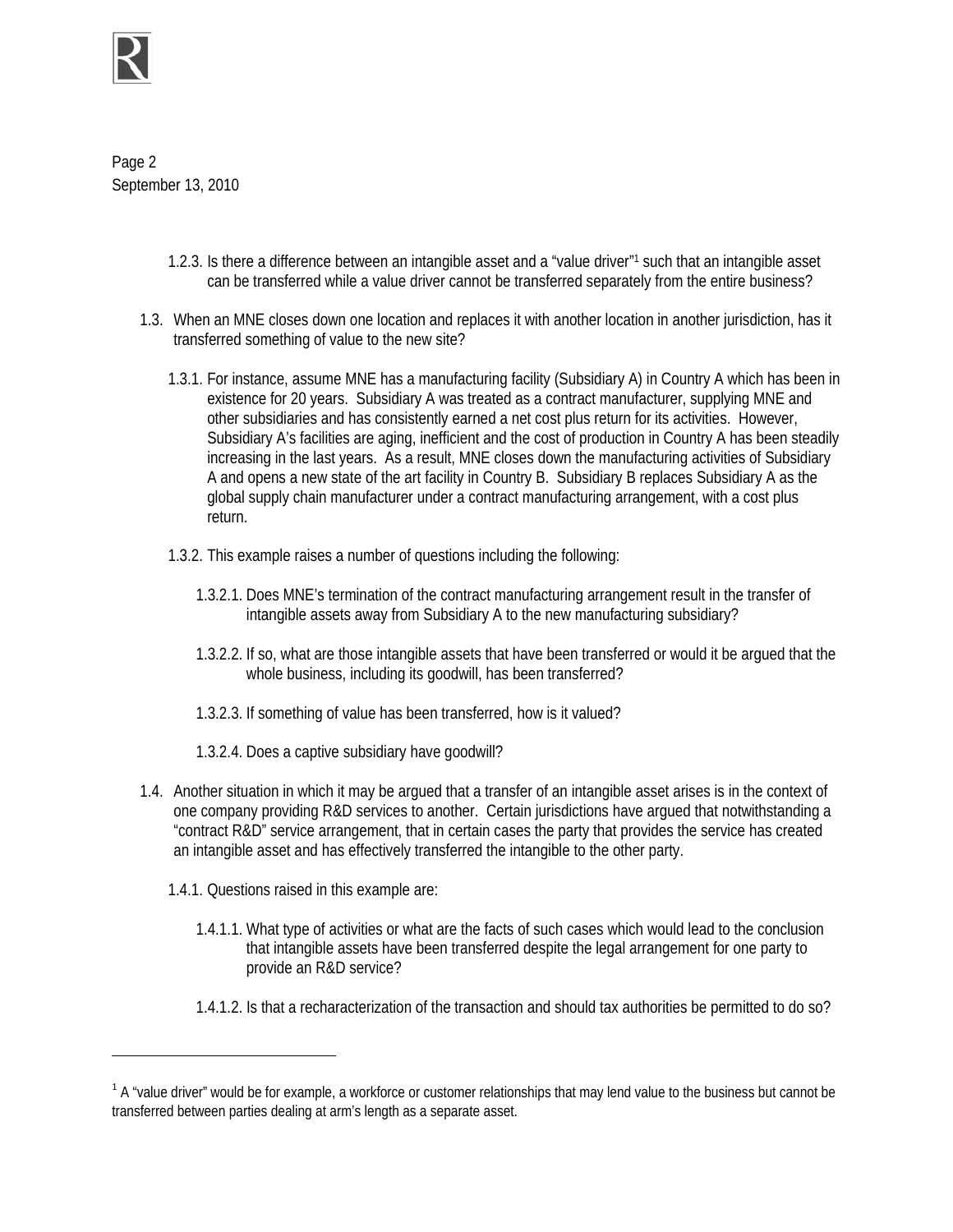

Page 3 September 13, 2010

- 2. Valuation of intangibles
	- 2.1. If an intangible asset has been transferred, what are the appropriate valuation methodologies that should be used?
	- 2.2. The standard transfer pricing methodologies would likely not apply in these circumstances and it may be useful to consider valuation methodologies such as a Discounted Cash Flow (DCF) method or the market capitalization method.
- 3. The effect of intangible assets or "value drivers" on functional and comparability analyses
	- 3.1. The presence of intangible assets or significant value drivers will affect the transfer pricing methodology used and the determination of the tested party if a one-sided transfer pricing methodology is used.
	- 3.2. The main issue in this regard is how to value or quantify the effect of the intangible asset or value driver. For instance, it may be argued that a sales and distribution subsidiary (Subco) has a large market share in a particular country because of its longtime presence in that country and the strong customer relationships it has cultivated over the years. The questions that arise are:
		- 3.2.1. Whether this competitive edge is an intangible asset or a value driver;
		- 3.2.2. Whether this value outweighs the value of the products purchased from the other party to the related party transaction and therefore, which party should be the tested party;
		- 3.2.3. Whether the market share and customer relationship are elements that other companies have in the comparability analysis and even if they do, whether Subco's value is somehow different from the comparable companies' values?
		- 3.2.4. Whether any adjustments could be made to the comparables' profit level indicators to recognize Subco's competitive advantage.

# *II. What shortfalls exist in OECD guidance on intangibles?*

- 4. Identifying the existence of an intangible asset
	- 4.1. A fundamental question is whether an intangible asset exists separate and apart from the business. This is an important question for transfer pricing purposes in performing a proper functional analysis (determining functions performed, assets owned, including intangible assets, and risks assumed by each party) and in determining whether a transaction involving a transfer of an intangible asset has occurred.
	- 4.2. An intangible asset, that is identifiable and transferable, separate and apart from the business should be distinguished from general "goodwill" and value drivers that are inherently tied to the entire business. For instance, patents, trademarks, technical know-how or the design of a product are identifiable intangible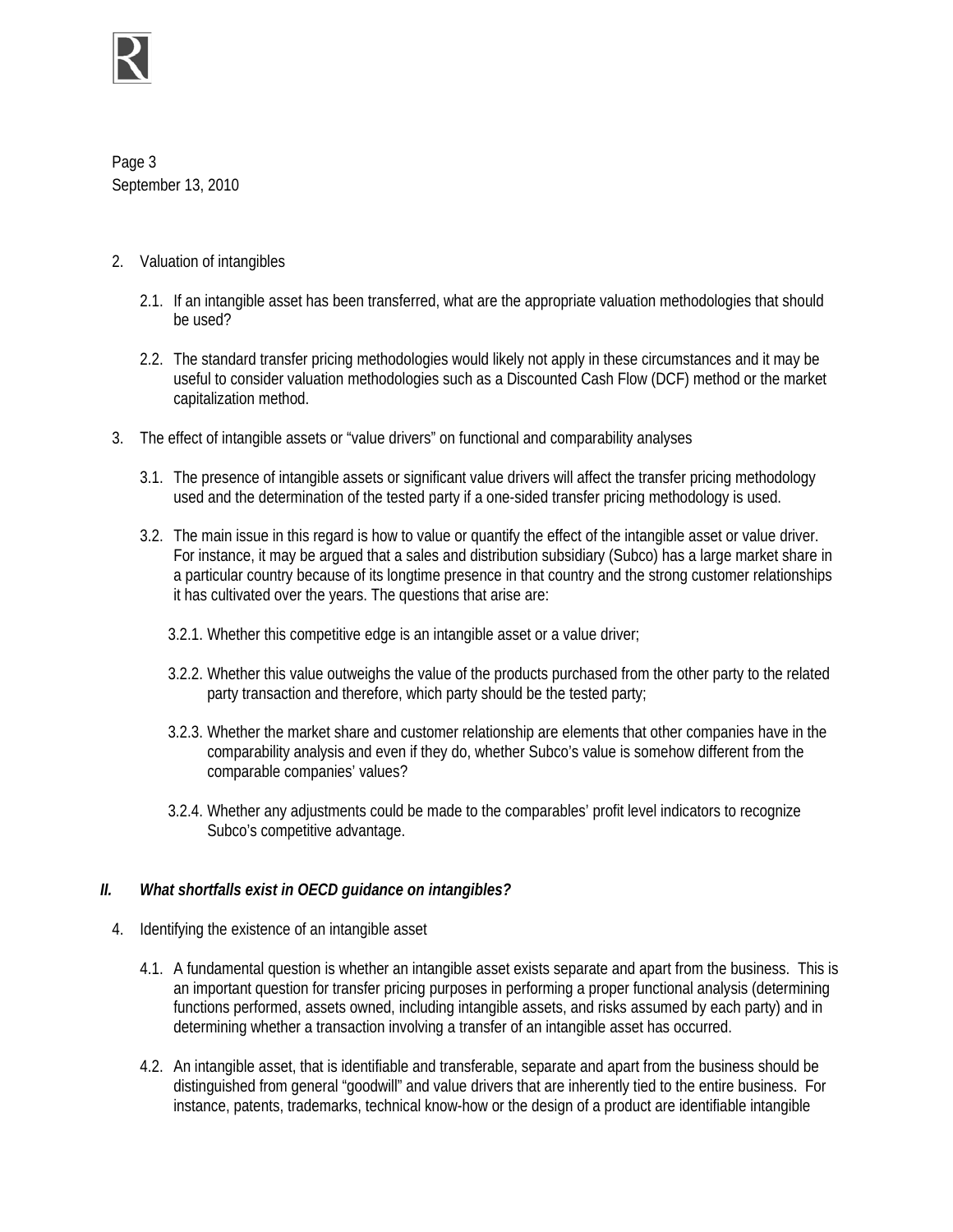

Page 4 September 13, 2010

> assets that can be separated from the entire business and transferred between arm's length parties, while goodwill cannot be separated from the whole business and would not be sold by itself to a third party.

- 4.3. What has confused matters is the accounting practice of itemizing components that make up goodwill. For example, workforce and client relationships are components of goodwill that for accounting purposes have been separately identified and valued in the context of a purchase price allocation. While these "assets" may be separately identified for accounting purposes in the context of a purchase price allocation, they are not intangible assets that would be sold to a third party separately from the entire business. They are in fact, "value drivers" of a business.
- 4.4. It may be useful to provide criteria in determining whether an intangible asset exists. The criteria could include whether the asset is legally registered and protected and the presence of any other legal agreement indicating ownership of an intangible asset (such as a licensing agreement). In fact, one proposition is that legal ownership is a key criterion that distinguishes an intangible asset from a value driver. However, other factors may be considered in distinguishing an intangible asset from a value driver for intangibles that are not legally protected (e.g. unregistered designs, know-how). The bottom line is that an intangible asset cannot be transferred to an arm's length party if there is no ownership of the asset. A value driver is not an asset that is legally owned (e.g. the company does not "own" a workforce or a client relationship).
- 4.5. Addressing the existence of intangible assets will also provide guidance for the definition of intangible assets for transfer pricing purposes (as opposed to a legal or accounting definition of intangible asset).
- 5. Ownership of intangible assets

1

- 5.1. It has been suggested that there are three tests which should be applied to determine the ownership of an intangible:
	- 5.1.1. Who is the legal owner of the intangible (i.e. the party which has the legal claim to the intangible or to intellectual property);
	- 5.1.2. Who is the economic owner of the intangible (i.e. the party which bears the costs and risks with respect to the development of the intangible and is therefore entitled to the income attributable to the intangible); and
	- 5.1.3. Who is the party that exercises practical control of the intangible through its use in the business activities<sup>2</sup>?
- 5.2. This test may be insufficient for transfer pricing purposes depending on how the question of identifying the existence of an intangible asset is answered. For instance, if legal existence is not a prerequisite in

<sup>&</sup>lt;sup>2</sup> "Transfer Pricing and Intangibles: Summary of Discussions at the 61<sup>st</sup> IFA Congress in Kyoto", International Transfer Pricing Journal, IBFD, January/February 2008.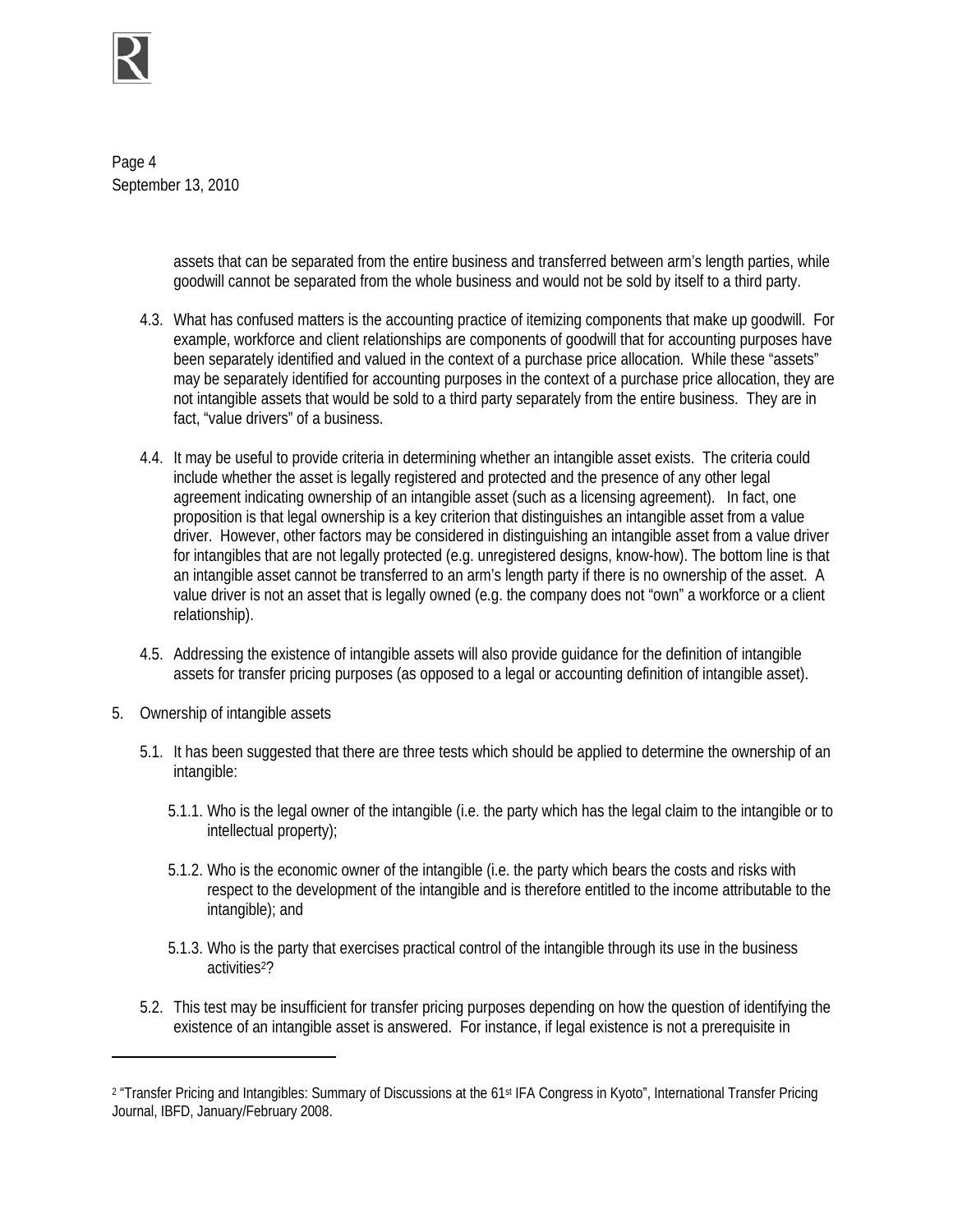

Page 5 September 13, 2010

> recognizing the existence of an intangible asset, then legal ownership cannot be determined for those intangibles that are not legally protected.

- 5.3. Moreover, there is a suggestion that somehow there can be more than one owner of an intangible asset; a legal owner and an "economic" owner. In some cases, the legal owner of an intangible asset is ignored where the intangible asset has been licensed to a related company on the basis that the licensee is the "economic owner" of the intangible asset. It would be useful for the OECD to provide guidance on such a separation (if indeed there should be such a separation) and the significance of this distinction.
- 5.4. The question of which party "exercises practical control" of the intangible should also be addressed and clarified. Again, in the context of a licensing arrangement, it is common to see both the licensor and licensee sharing in the responsibilities relating to the exercise of control over the intangible asset. For instance, it is common to see a clause in arm's length licensing arrangements that require the licensee to inform the licensor of any infringement on the use of the asset and to take appropriate action to stop such infringement, in addition to any action taken by the licensor. In these cases, the application of this test would not be helpful in determining the ownership of the intangible asset.
- 6. Quantifying the effects of intangible assets in a comparability analysis
	- 6.1. Once an intangible asset has been identified and the ownership of the asset has been determined, the next step is to evaluate what effect, if any, such intangible asset has in a transfer pricing analysis. In other words, there are two possible effects the existence of an intangible asset can have in a functional analysis.
	- 6.2. First, the presence of intangible assets may affect the determination of the party that is selected as the tested party and/or the appropriate transfer pricing methodology to be used.
	- 6.3. Secondly, the presence of intangible assets may influence the choice of comparables or any adjustments that should be made to the financial results of the comparables. The issue in this case is whether there is sufficient available information to determine:
		- 6.3.1. Whether the comparables have intangible assets (as opposed to simply value drivers);
		- 6.3.2. If these intangible assets are similar to the intangible assets that would be expected to be owned by other comparable companies (sometimes referred to as "routine" and "non-routine" intangible assets); and
		- 6.3.3. How to measure the impact that the intangible assets have on the profit level indicators of the comparables.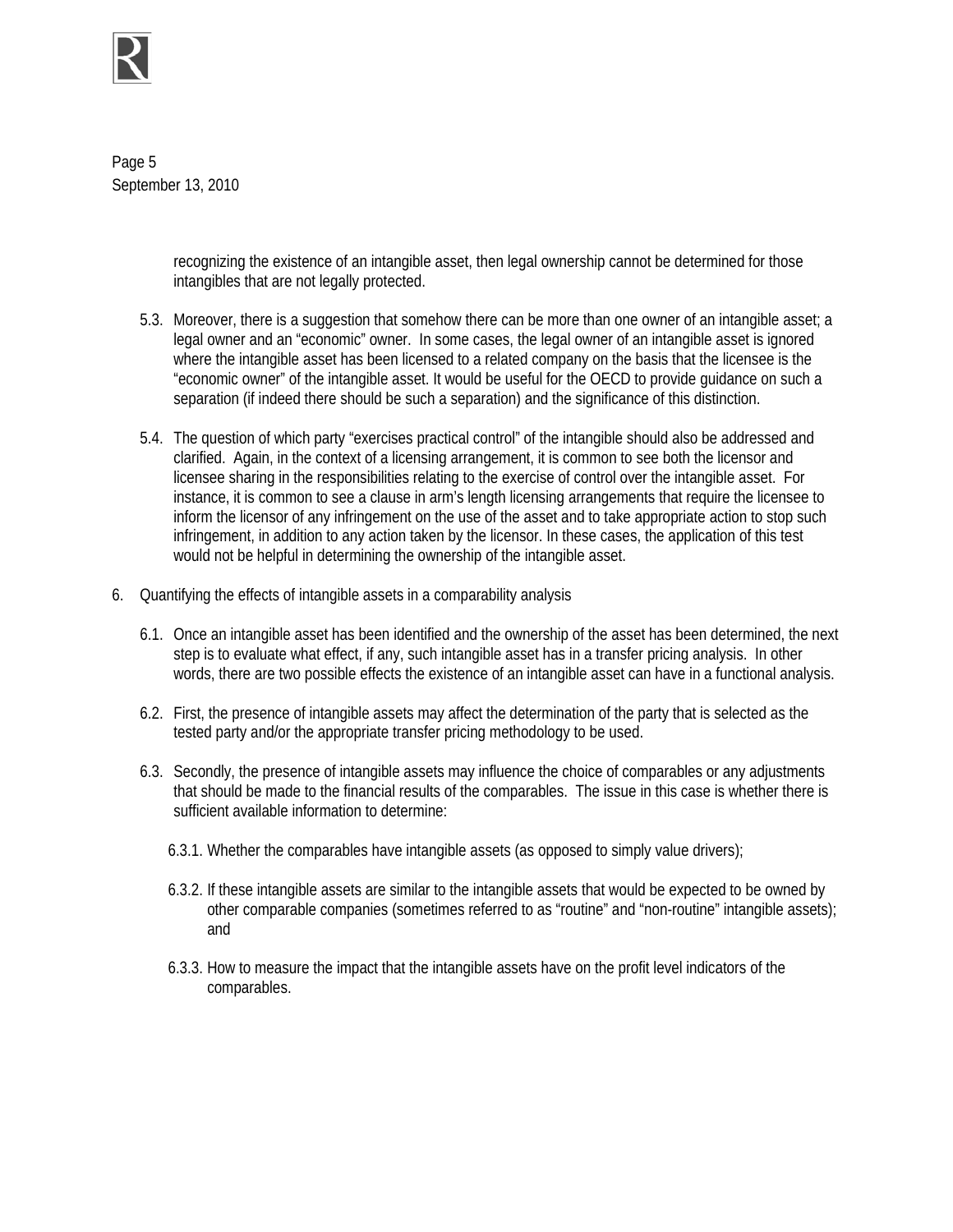

Page 6 September 13, 2010

# *III. What are the areas in which the OECD could usefully do further work?*

- 7. Consider other methodologies for determining arm's length amount for transfer or use of intangibles
	- 7.1. The traditional transfer pricing methodologies are not always suitable for determining an arm's length amount for the transfer or use of an intangible asset. Other valuation methods, such as a Discounted Cash Flow, Market Capitalization or Relief from Royalty should be considered by the OECD for transfer pricing purposes as they may be more appropriate methods to determine arm's length amounts in the context of intangibles.
	- 7.2. In the valuations discipline, the 25/75 rule of thumb is often used in verifying the reasonability of a royalty rate. We would ask the OECD to comment on the validity of using such rule of thumb, which is commonly used for valuations purposes.
	- 7.3. In some cases we have seen a net margin analysis applied to test an intercompany royalty rate. In other words, the licensee's profit was tested against comparable fully-fledged companies and the profit in excess of these comparables was considered to be an appropriate royalty to be paid to the intangible owner. We would ask the OECD to consider and comment on this approach.
- 8. Clarification of terminology used in the context of intangibles
	- 8.1. Since the 1995 version of the OECD Guidelines, the transfer pricing lexicon has evolved, including terminology used in the context of intangible assets. It would be useful to have a clear and consistent definition of terminology and concepts including the following:
		- 8.1.1. Routine versus non-routine intangibles
		- 8.1.2. Legal versus economic owner of intangibles
		- 8.1.3. "Unique" intangibles
		- 8.1.4. Marketing intangibles
		- 8.1.5. Assister/Developer versus legal owner concept

# *IV. What should be the format of the final output of the OECD work?*

- 9. Our suggestion for the format of the final output of the OECD work is as follows:
	- 9.1. Discuss relevance of intangible assets to transfer pricing (effects on the functional analysis, determination of transfer pricing methodology to use, determination of tested party, and recognition of whether an intangible asset was transferred or licensed).